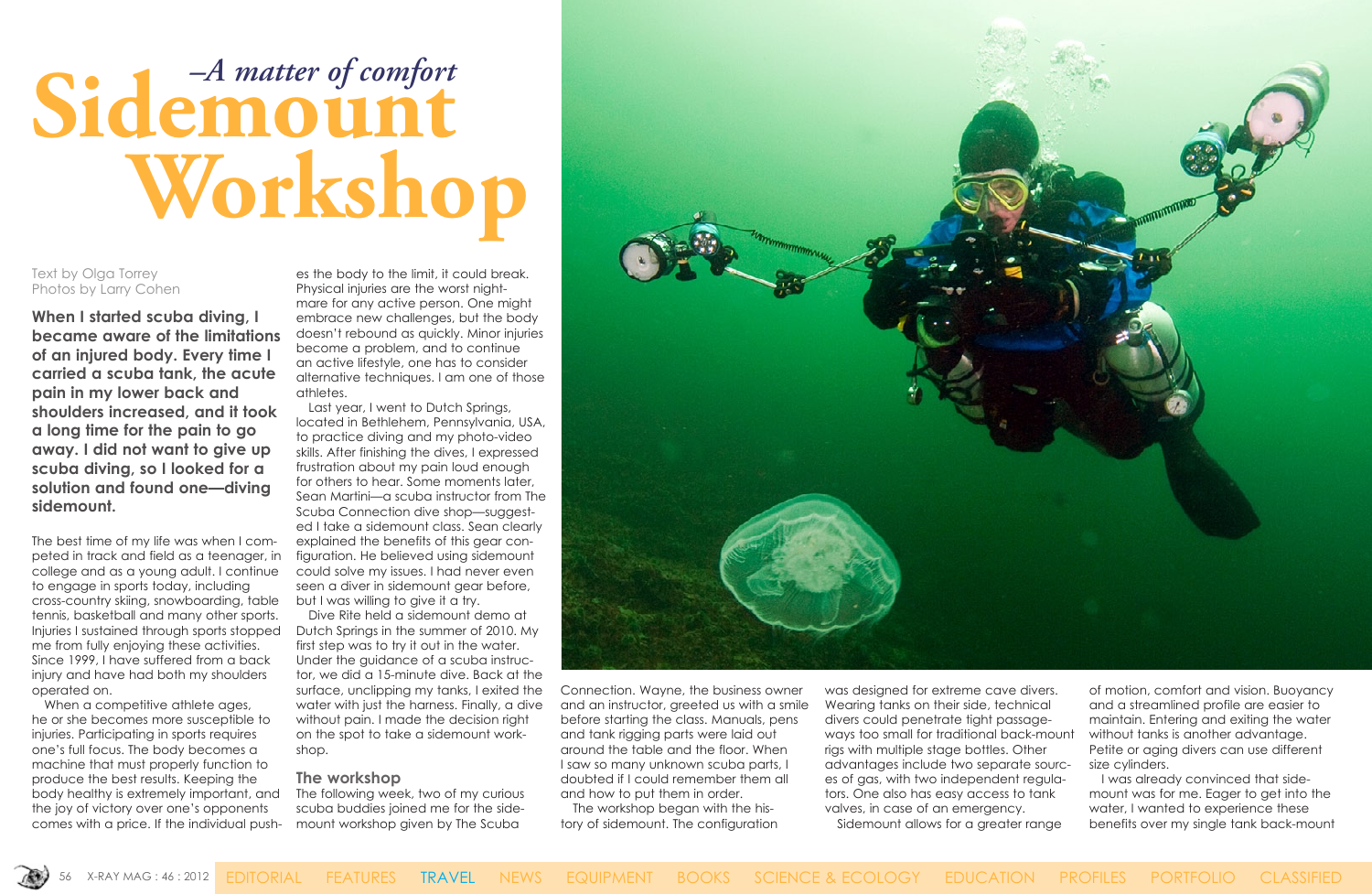## **feature sidemount**

configuration.

After history and theory, Wayne demonstrated tank rigging. He dressed and undressed a scuba tank, explaining step by step the proper attachment of straps, clips and bungees.

My practical scuba friend, Jeanne Chin, brought her camera to record every stage of how to do the tank rigging. It was very helpful for remembering how to rig the cylinders.

It was now our turn to rig the tanks. We practiced until it became familiar.

#### **In the water**

On the second day, we hit the water at Dutch Springs. The class began establishing proper buoyancy control, weighting and trim on the surface. When my buddies and I felt comfortable, we ventured out toward the training platforms at a depth of 30 feet.

I was overweighed. Wayne kept the Nomad weight plate on my harness with pockets facing out in case the weight needed to be readjusted. Finally, I established my buoyancy and focused on trim.

Easier said than done. My legs

pulled me down into a vertical position. Two steel tanks on my sides felt awkward. Wayne gently pulled my feet up and my shoulders down, this helped me get into proper trim. My body was tense, and it took some time to get used to this.

We learned how to route the hoses correctly and worked on valve drills. Images of rigging tanks from my dive buddy's camera were burned into my mind. Cylinder removal and replacement in different positions, unclipping the back of the cylinders and pushing them ahead was

covered.

Wearing a drysuit, heavy undergarments and thick gloves that restricted movement, I had some difficulty clipping and unclipping the tanks and thought the clips were too small. The motion to perform this task made my shoulders ache.

When we took a break, I expressed my concern regarding the clips. I asked my instructor to replace the small clips with larger ones. Wayne explained why we needed the smaller clips to keep a low profile and streamline configuration. He said practicing would develop muscle memory, and this task would get easier. However, he agreed to temporarily substitute larger clips to

make it easier to attach the tanks.

Another issue came up with tanks unclipped and pushed ahead. To keep proper trim with steel tanks brought to the front, a diver must establish buoyancy. I did that, but I could not hold the cylinders for too long. The sevenpound negative tanks were too heavy for me to stay in proper trim. I realized more work had to be done in the gym.

We learned advanced finning techniques including frog, modified frog, flutter, modified flutter, helicopter turns and reverse kicking. I tried to mimic the instruc-

tor's techniques but realized more practice was needed. Other skills included deploying surface markers, ascending to a safety stop and maintaining proper trim. It was not an easy task to keep eye contact with my buddy and maintain neutral buoyancy while deploying a safety sausage.

**Drills** The third day was as intense as the previous days. Wayne outlined the day's plan on the blackboard. We worked on the system's attachment points adding other gear including lights, lift bags and reels. Gas management was explained in detail, and we performed valve shutdowns and air sharing while swimming.

The valve drill was a very tricky part of the workshop. I was instructed to swim to the sunken

Canada ナ

**www.oceanquestadventures.com**